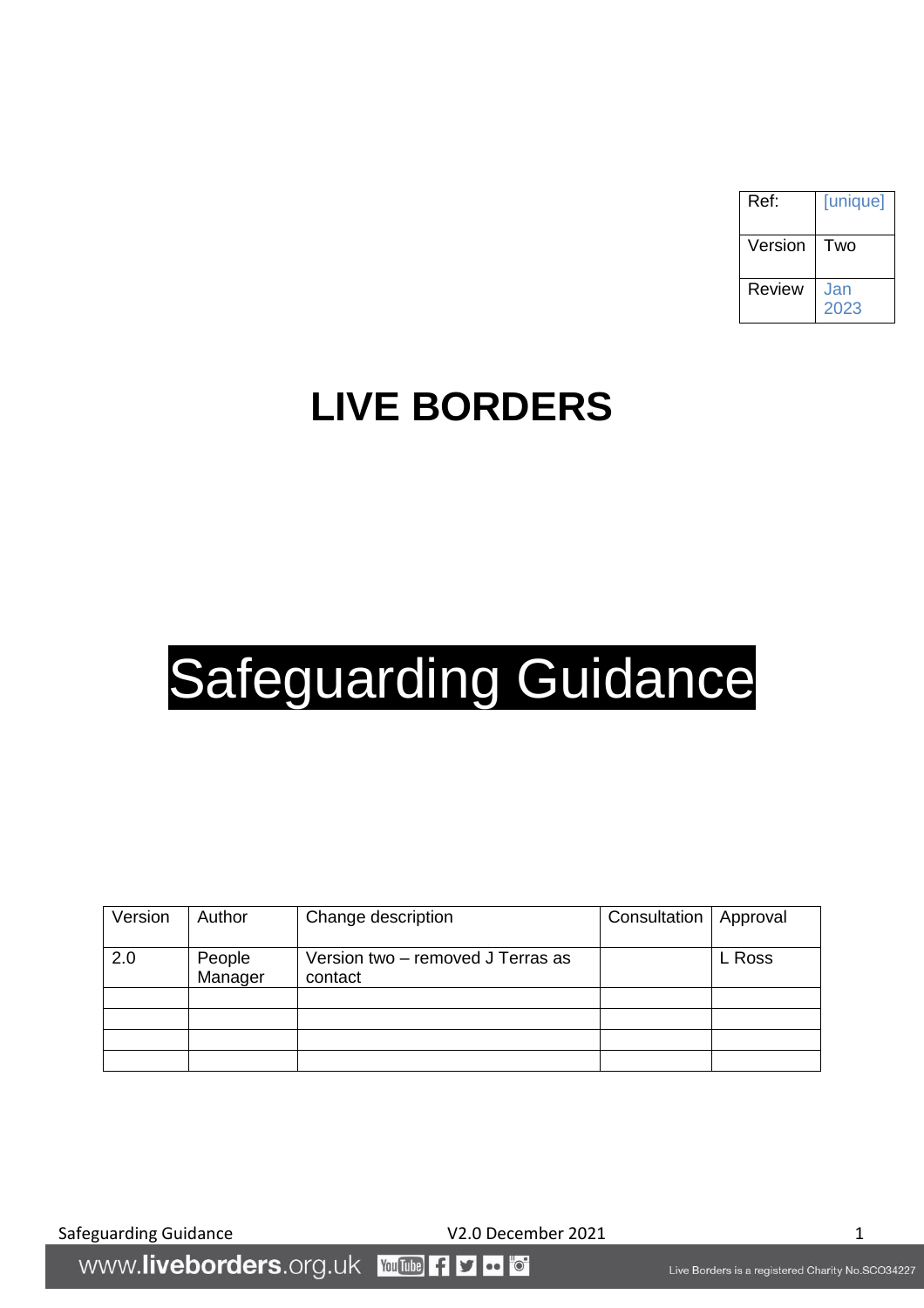# **Contents**

| What to do if a Child/Young Person or adult makes a disclosure? 4                  |  |
|------------------------------------------------------------------------------------|--|
|                                                                                    |  |
| Actions to avoid when listening to a report of abuse/ disclosure5                  |  |
|                                                                                    |  |
|                                                                                    |  |
|                                                                                    |  |
|                                                                                    |  |
|                                                                                    |  |
|                                                                                    |  |
|                                                                                    |  |
|                                                                                    |  |
| Appendix 1: Short guidance - protection of children at activities/events including |  |
|                                                                                    |  |
|                                                                                    |  |
|                                                                                    |  |
|                                                                                    |  |

V2.0 December 2021

V2.0 Decen<br>WWW.liveborders.org.uk YouTube 1 D o 0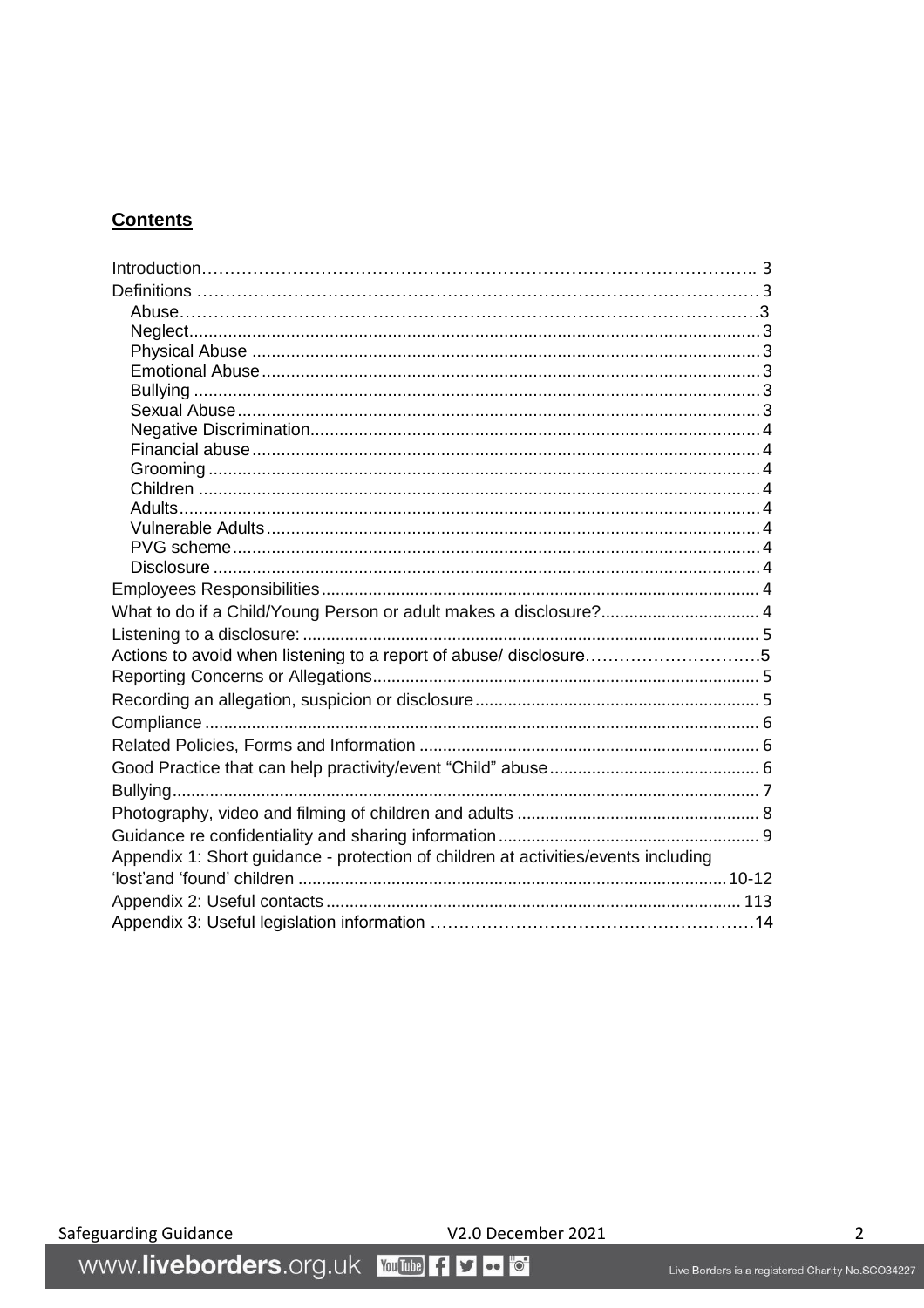# <span id="page-2-0"></span>**Introduction**

Live Borders is committed to making our communities healthier, happier and stronger. We value

- **Collaboration**
- Honesty
- **Inclusivity**
- **Positivity**
- **Productivity**

Live Borders is committed to ensuring every child, young person and adult taking part in cultural, leisure and / or sport activities, has a positive experience and has the freedom to participate to their full potential.

Every child, young person or adult has the right to participate in Culture, Leisure and sport, without fear of any abuse or inappropriate behaviour towards them.

Live Borders is committed to collaboratively safeguarding the safety and wellbeing of children, young people and adults at risk who undertake activity or employment with Live Borders and takes all reasonable steps to safe guard individuals and staff.

All members of staff have a duty of care to protect and safeguard such groups from any situation where they may suffer;

- Physical abuse
- Emotional abuse (including bullying)
- Sexual abuse or exploitation
- **Neglect**
- Any other inappropriate behaviour towards them.

This guidance should be read in conjunction with the safeguarding policy.

#### <span id="page-2-1"></span>**Definitions**

<span id="page-2-2"></span>**Abuse** can be categorised by seven generic types of behaviour:

<span id="page-2-3"></span>**Neglect** – the persistent failure to meet a child, a young person or adult's basic physical and/or psychological needs

<span id="page-2-4"></span>**Physical Abuse** – may involve the actual or attempted physical injury to a child, young person or adult; this may be a deliberate act, but also includes acts of omission (e.g. failure to seek medical attention or failure to 'protect')

<span id="page-2-5"></span>**Emotional Abuse** – the persistent emotional ill-treatment of a child, young person or adult such as to cause severe and adverse effects on their emotional development

<span id="page-2-6"></span>**Bullying** –is particularly hurtful behaviours usually, but not always, repeated over a period of time, where it is difficult for those being bullied to defend themselves

<span id="page-2-7"></span>**Sexual Abuse** (including child or adult sexual exploitation) – forcing or enticing a child, young person or adult, to take part in sexual activities whether or not they are aware of, or consent to, what is happening, may include non-contact activities such as forcing children, adults to look at or be involved in the production of pornographic material, or to watch sexual activities or encouraging them to behave in sexually inappropriate ways.

Safeguarding Guidance **Safeguarding Guidance 3** 

WWW.liveborders.org.uk YouTube -1 9  $\bullet \bullet$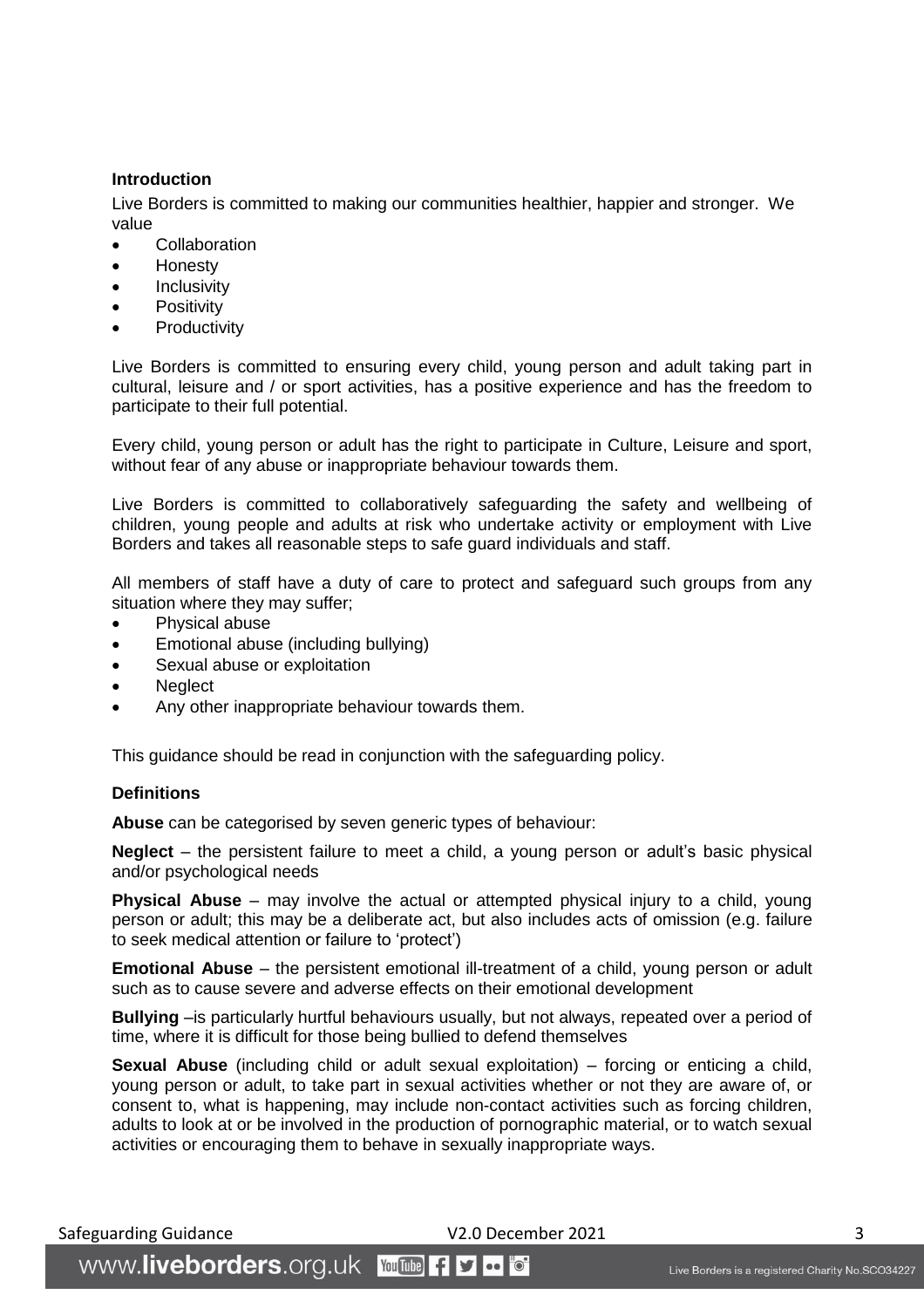<span id="page-3-0"></span>**Negative Discrimination** – children, young people or adults, may experience harassment or unwanted attention because of their race or ethnic origin, socio-economic status, culture, age, disability, gender, sexuality or religious beliefs.

<span id="page-3-1"></span>**Financial abuse** – vulnerable adults are at risk of financial abuse where people target them and take advantages of their finances.

<span id="page-3-2"></span>**Grooming** – is when someone builds an emotional connection with a child to gain their trust for the purposes of sexual abuse, sexual exploitation or trafficking. Children and young people or vulnerable adults can be groomed online, face to face, by a stranger or by someone they know, including family members, friends.

<span id="page-3-3"></span>**Children** are normally defined as being under 16 years of age in Scotland. Some legislation defines children as being under 18 years of age - see Appendix 3.

<span id="page-3-4"></span>**Adults** are normally recognised as being 16 years of age or over.

<span id="page-3-5"></span>**Vulnerable Adults** - these are adults at risk of harm who are:

- unable to safeguard their own well-being, property, rights or other interests
- at risk of harm because they are affected by disability, mental disorder, illness or physical or mental infirmity and
- are more vulnerable to being harmed than adults who are not so affected

<span id="page-3-6"></span>**PVG scheme** – the Protecting Vulnerable Groups membership scheme is managed and delivered by Disclosure Scotland. It helps make sure people whose behaviour makes them unsuitable to work with children and/or protected adults, can't do 'regulated work' with these vulnerable groups.

<span id="page-3-7"></span>**Disclosure** – any child, young person or adult may make an allegation of abuse. This is called a disclosure. This may be:

- a suspicion or allegation of misconduct against a member of staff or contracted agent
- a suspicion or allegation of abuse or inappropriate behaviour against a member of staff or contracted agent
- a suspicion or allegation of inappropriate behaviour or abuse against someone external to Live Borders

#### <span id="page-3-8"></span>**Employees Responsibilities**

- 1. This includes contracted third party suppliers, coaches and helpers.
- 2. Ensure that you read, understand and comply with the information contained in guidance, policy and with any training or information you are given.
- 3. If you have reason to believe or suspect that an instance of abuse has occurred or will occur in the future you must immediately and appropriately (refer to Social Work/Police) and refer to your line manager.
- 4. If any child, young person or adults makes a disclosure to any member of staff or contracted agent it should be dealt with immediately and appropriately (refer to Social Work / Police) and refer to your line manager.
- 5. If at any point a member of staff is unsure, they should discuss the matter with their Line Manager.
- 6. See Appendix 2 for useful contact numbers out with Live Borders.

# <span id="page-3-9"></span>**What to do if a Child, Young Person or adult makes a disclosure?**

- **LISTEN**
- **RESPOND**

Safeguarding Guidance **V2.0 December 2021** 4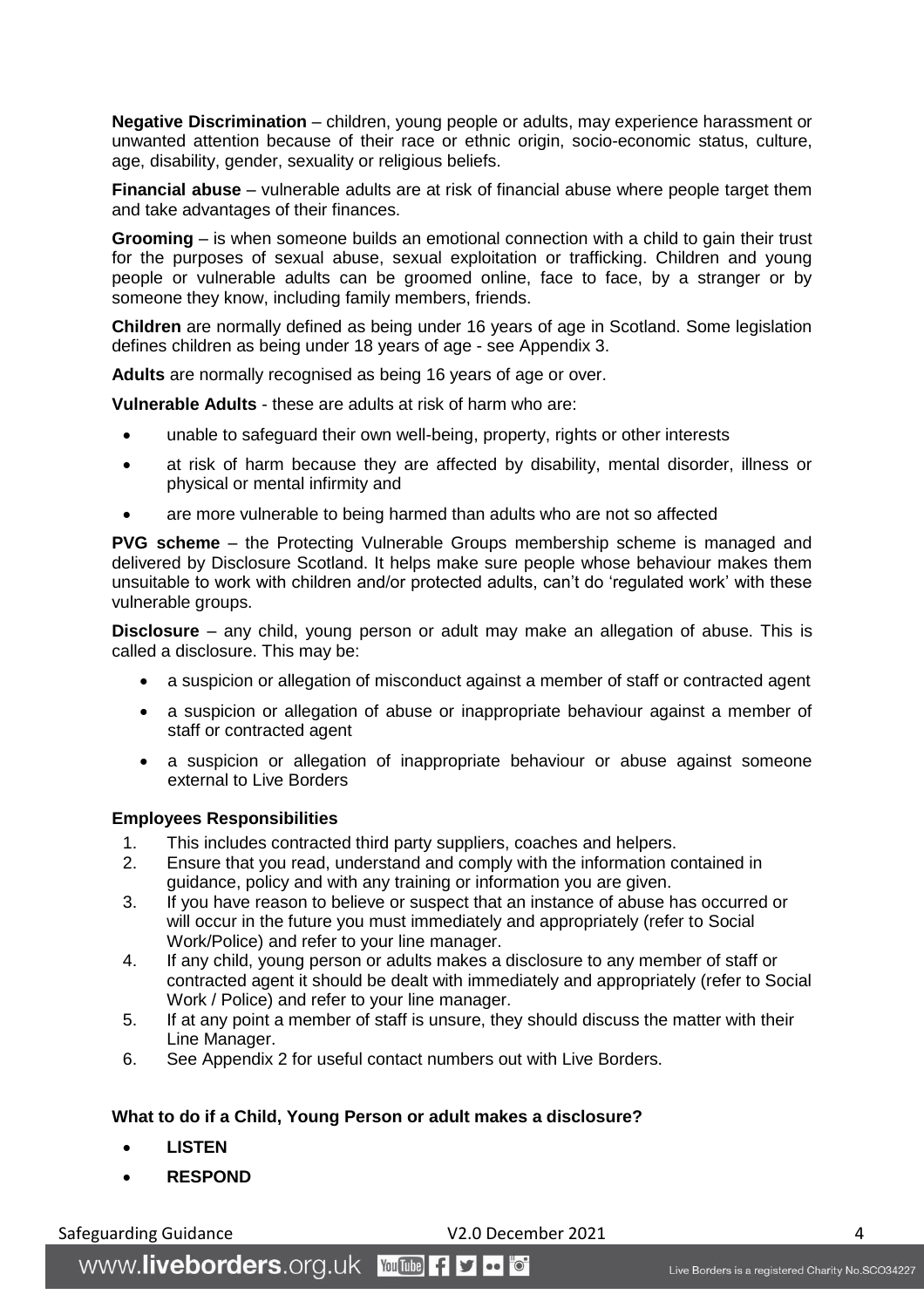- **REPORT**
- **RECORD**

# <span id="page-4-0"></span>**Listening to a disclosure:**

- React calmly, and make no adverse comment which could cause the person reporting, more distress
- Take the allegation / disclosure seriously
- Stay calm and try to get another witness, if it does not compromise the situation
- Only ask questions for clarification. The use of open questions e.g. What, Where, When, Who, is advisable. Do not ask leading questions which suggest certain answers as this could compromise evidence. Report what happened immediately.
- Listen carefully and quietly and if possible take a note of what the child, young person, or adult is saying verbatim, using their words, do not paraphrase
- Reassure the person that they were in the right to tell you about this and that they themselves have done nothing wrong
- If the person has communication difficulties, or if English is not their first language, seek professional advice or help as soon as possible – see useful contacts in Appendix 2
- Find an appropriate opportunity to explain that it is likely that information will need to be shared with other responsible people. **Do** *not* **promise to keep secrets.**
- Tell them what you will do next and who you will inform
- Record all details you are aware of on an Incident Report Form as soon as possible

# <span id="page-4-1"></span>**Actions to avoid when listening to a report of abuse / disclosure:**

- Try not to panic, show shock or distaste
- Avoid probing for more information than is offered
- Avoid speculating and making assumptions
- Do not make negative comments about the person against whom the allegation is being made
- Do not introduce personal information from either your own experiences or those of other children, young people or adults.

# <span id="page-4-2"></span>**Reporting Concerns or Allegations**

All allegations must be taken seriously.

Although false allegations of abuse do occur from time to time, they are few and infrequent statistically.

All staff should react in accordance with this policy and guidance.

All staff and contractors are responsible for ensuring that personal information is held in accordance with the Data Protection Act 2018 and the GDPR Regulation.

It is NOT the responsibility of any member of staff or contracted agent to decide whether or not an abuse has taken place, or to investigate it.

It is the responsibility of all staff to report any concerns / disclosures to their line manager / Social Work department and/or Police as appropriate.

# <span id="page-4-3"></span>**Recording an allegation, suspicion or disclosure**

WWW.liveborders.org.uk YouTube 19 0 6

On receiving information that leads to a suspicion or allegation of abuse, it is essential that important information be recorded as soon as possible after disclosure. This can then be forwarded to the Social Work department or Police to assist them with their investigation; copy to your line manager.

Safeguarding Guidance **Safeguarding Guidance S** The V2.0 December 2021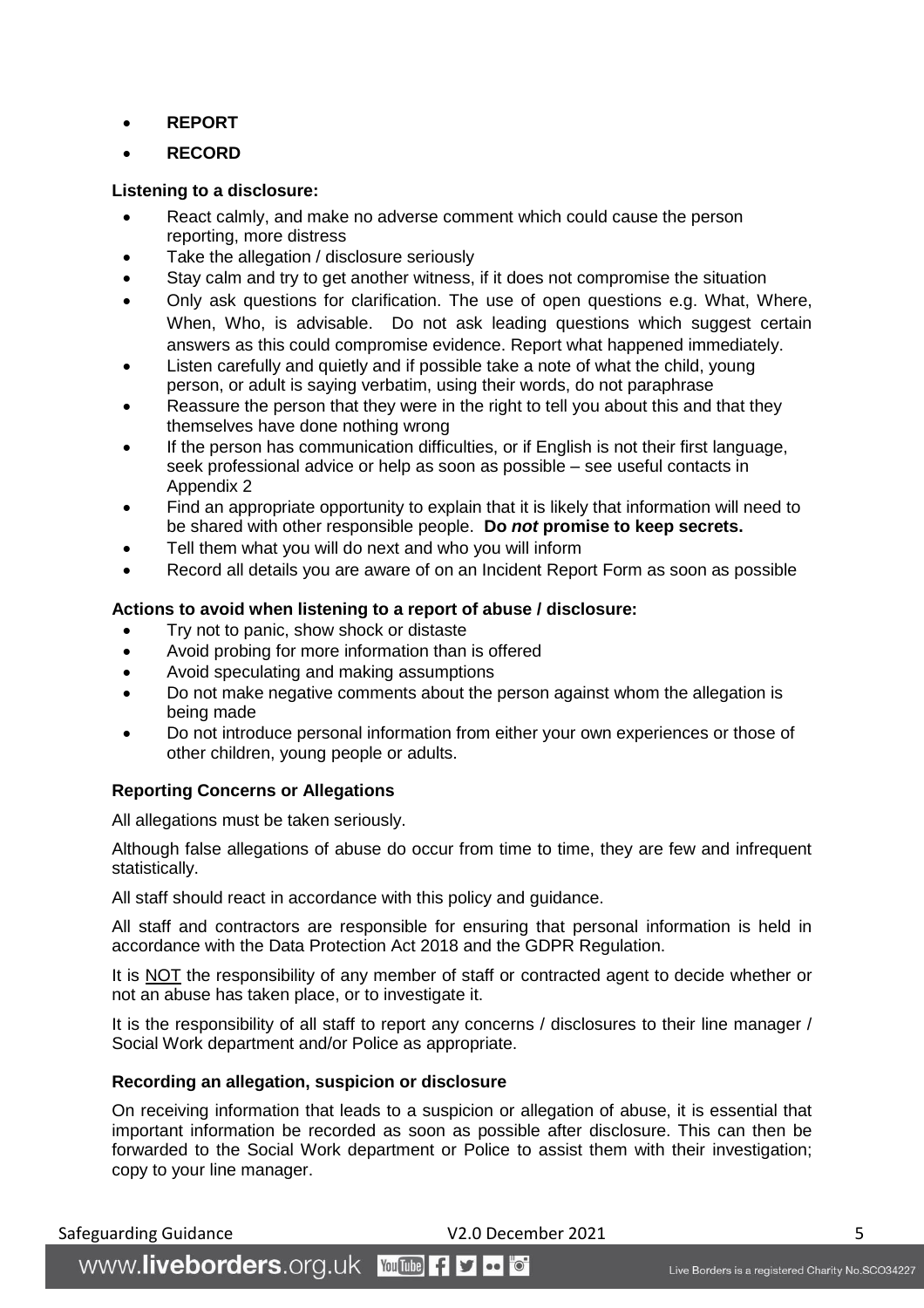A full written record should include the following (if available):

- 1. Name, age and date of birth of child, young person or adult
- 2. Home address and telephone number
- 3. Date, time and place the alleged incident(s) took place and any other detail i.e. the activity the child was taking part in at the time
- 4. Date, time and place the disclosure was made
- 5. The detail of the allegation, in the person's own words
- 6. A description of any injuries or bruising visible when the person is dressed as usual. Do NOT attempt to examine the person making the disclosure
- 7. Details of any other person that the child, young person or adult may have reported the incident to
- 8. Details of any witnesses to the incident, as described by the child, young person or adult
- 9. Whether the person making the report is expressing their own concerns or the concerns of another person
- 10. Details of anyone else that may have been contacted regarding the correct procedure for reporting disclosures e.g. line manager.

#### <span id="page-5-0"></span>**Compliance**

All incidents of alleged poor practice, misconduct and /or abuse, by staff or contracted agents will be taken seriously and may result in disciplinary action.

#### <span id="page-5-1"></span>**Related Policies, Forms and Information**

- Safeguarding Policy
- Safeguarding guidance
- Recruitment Procedure
- PVG Policy
- Harassment and Bullying Policy
- Data Protection Policy

#### <span id="page-5-2"></span>**Good Practice that can help prevent "Child" abuse**

- a) Avoid situations where teacher/coach/club official/staff and child are alone
- b) Ascertain the child's and the parent /carers views about manual support for children who need this kind of help particularly when they are in the water
- c) If it is necessary to do things of a personal nature for children who are young or disabled, make sure you have another adult with you. Get the child's consent if possible and certainly get consent from the parent/carer. Let the child know what you are doing and why.
- d) Ask parents/carers or nominated officials to be responsible for children in changing rooms
- e) Get teacher/coach/club official/staff to work in pairs if classes or groups of children have to be supervised in changing rooms
- f) Ensure that male and female teacher/coach/club official/staff always act with mixed teams

Safeguarding Guidance **Canadiance** CALC V2.0 December 2021 6

WWW.liveborders.org.uk YouTube -1 9  $\bullet \bullet$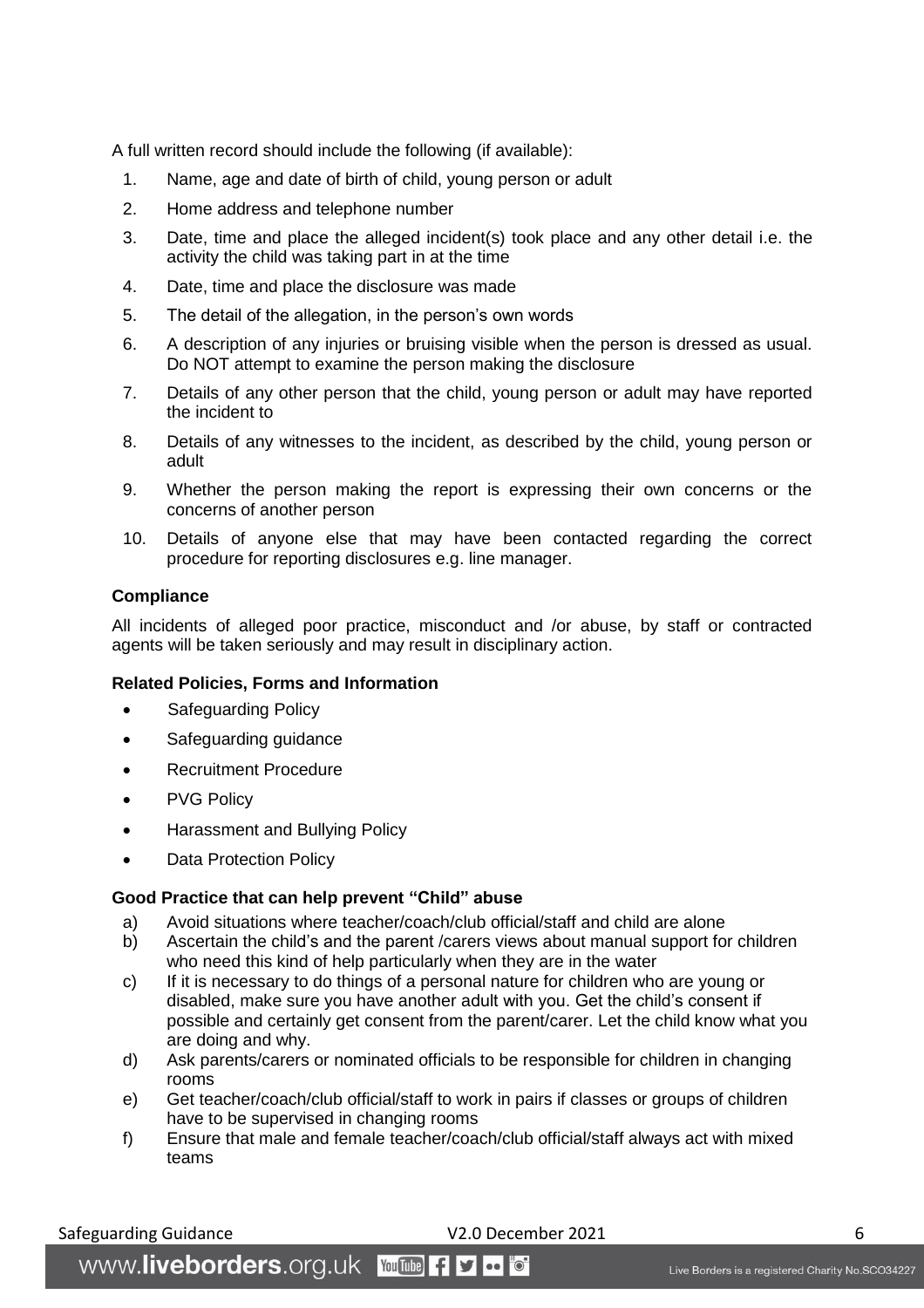- g) Don't allow any physically rough or sexually provocative games or inappropriate talking or touching by anyone in a group for which you have responsibility.
- h) In competitions/ activity/events, look out for people who don't appear to be relatives or friends of children who are participating but, nevertheless seem to spend a lot of time videotaping or photographing them. Report these incidents to the organisers immediately.

# <span id="page-6-0"></span>**Bullying**

The lives of many people are made miserable by bullying. Victims of bullying can feel lonely, isolated and deeply unhappy. It can have a devastating effect on a child, young person or adult's self-esteem and destroy their self-confidence and concentration. They may become withdrawn and insecure, more cautious and less willing to participate to their full potential.

To ensure Live Borders creates an atmosphere where bullying of children young people or adults **is totally unacceptable** and to help employees manage bullying issues, guidelines for identifying and managing bullying have been developed.

In some cases of abuse, it may not be an adult abusing child, young person or adult, these groups may be responsible for peer group bullying, when they gang up on the victim. Bullying is particularly hurtful behaviour repeated over a period of time, where it is difficult for those being bullied to defend themselves. Children, young people and adults may be bullied by adults, their peers and in some cases their families.

Bullying can take many forms including:

- 1. Physical e.g. hitting, kicking, theft (may be criminal)
- 2. Verbal (including teasing) e.g. racist remarks, spreading rumours, threats, name calling
- 3. Emotional e.g. isolating a child or vulnerable adult from activities or social acceptance of peer group
- 4. Harassment e.g. using abusive or insulting behaviour in a manner intended to cause alarm or distress

# **Managing Bullying**

- **1. ALL** signs of bullying **must** be taken seriously
- 2. Encourage all children, young people and adults, to speak out and share their concerns
- 3. **Take action** to ensure victim(s) is/are safe
- 4. **Speak** with the bully(ies) and victim(s) separately
- 5. **Reassure the victim** that you can be trusted and will help them, however you should not promise to keep secrets
- 6. **Keep records** of what is said (who, what, when and if appropriate why?)
- 7. **Report and concerns** to your line manager and if appropriate, the organiser/ responsible person, for any other organisation involved

#### **Action towards the bully(ies)**

- 1. Talk with the bully (ies). Explain the situation and try to get the bully(ies) to understand the consequence of their behaviour.
- 2. Seek an apology from the bully to the victim
- 3. Inform the parents/ guardians/ carers
- 4. Impose sanctions as necessary
- 5. Encourage and support the bully(ies) to change their behaviour
- 6. Keep a written record of action taken

Safeguarding Guidance The Control of the V2.0 December 2021 The Value of the Value of the Value of T

WWW.liveborders.org.uk YouTube 19  $\bullet \bullet$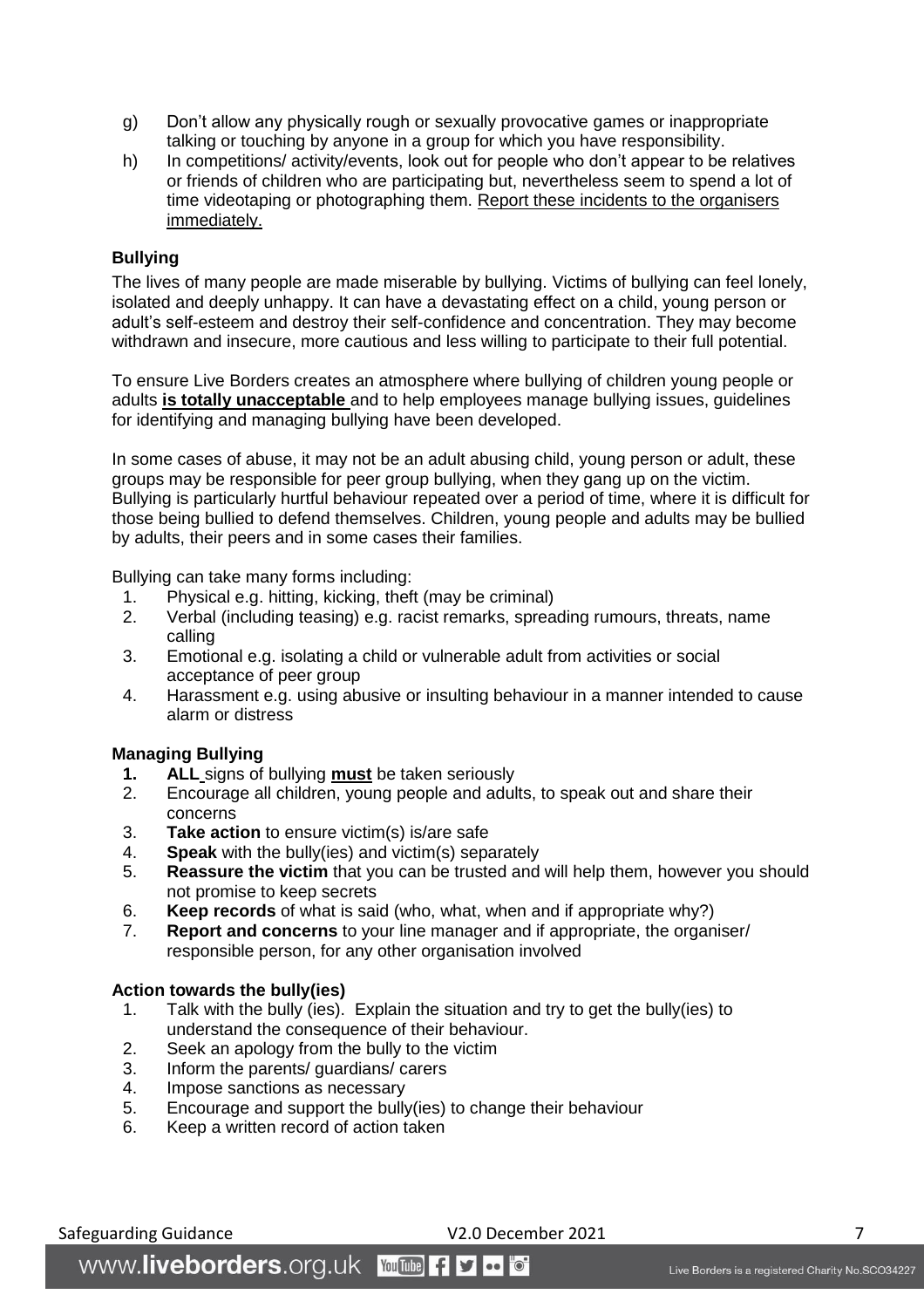7. If a member of staff is involved this must be reported to your line manager immediately. Staff suspected of bullying will be dealt with through Live Borders Disciplinary procedures.

# <span id="page-7-0"></span>**Photography, video and filming of children and adults**

#### **Arrangements for filming activities or activity/events**

It is common practice to film or otherwise record footage of children, young people and adults at activities and activity/events. It is important to ensure that no inappropriate footage is recorded. The following procedures have been developed to protect children, Young people and adults:

- 1. All materials promoting Live Borders' activities or activity/events shall state if a booked/ briefed photographer will be present
- 2. Parents/ guardians/ carers will be informed of the presence of a Live Borders' photographer and will have the opportunity to object to any filming / photography of their child/ dependant
- 3. Anyone wishing to use photographic/ film/ video equipment at a venue **must** obtain the approval of Live Borders. Parents/ guardians/ carers will be informed of these arrangements prior to the activity or activity/event, usually through the application and / or selection procedure
- 4. Live Borders' photographers, film and video operators will wear a Live Borders' lanyard
- 5. No unsupervised access or one-to-one sessions will be permitted unless prior approval has been sought from Live Borders, the child, young person, or adult involved and the parent/ guardian/ carer where appropriate
- 6. Live Borders reserves the right at all times to prohibit the use of photography, film, video at any activity/event or activity with which it is associated
- 7. The requirements above are publicly promoted to ensure all those at the activity or activity/event understand the procedure and aware of whom to contact with any concerns

Any concerns with photographers, video or film operators are to be reported to the Social Work department and/ or the Police

# **Photographs of children or adults in publications and on the internet**

Sport, culture and recreational websites and publications provide excellent opportunities to broadcast achievements of individuals to the world and to provide a showcase for the activities of children, young people or adults. However, in some cases displaying information about children, young people and adults could place them at risk.

Our publications and information on the Internet adheres to the following:

- 1. Publications or information on a website should not include personal information that could identify a child, young person or adult, for example, home address, email address or phone number
- 2. Written consent should be obtained from the child, young, person or adult or appropriate parent/ guardian/ carer before publishing photographs or using film footage. Parents/ guardians/ carers must be informed of any changes in the use of material and consent given to the changes
- 3. The content of the photographs or film footage should not depict provocative poses or those of partial state of undress (other than that appropriate to the sport or activity)
- 4. For photographs or videos of groups/ teams of children, young people and adults, ensure that only the group, organisation or team is referred to, not individual members. Credits for achievements should be restricted to first names only.

Safeguarding Guidance **Safeguarding Guidance V2.0 December 2021** 8

WWW.liveborders.org.uk YouTube -1 9  $\bullet \bullet$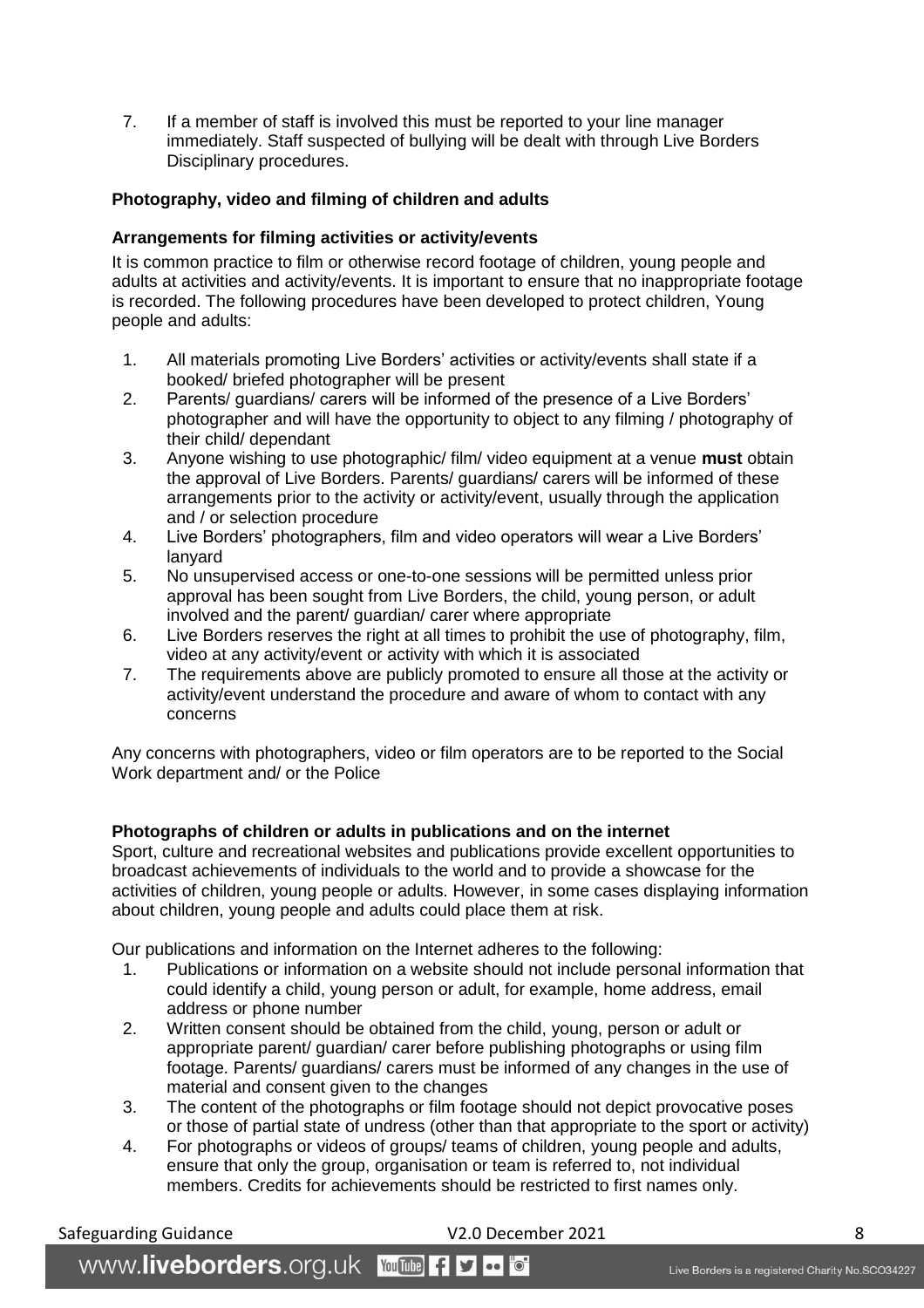5. Particular care must be taken to ensure no photographs of children, young people or adults involved in child protection investigations or custody disputes are used, if known.

Any concerns with publications or website content material should be reported to Live Borders.

#### <span id="page-8-0"></span>**Guidance re confidentiality and sharing information**

# **Confidentiality**

Confidentiality is not an absolute right and not all information needs to be treated as confidential. Local guidance can be found on the Child Protection website:

#### [Getting it right for every child](http://www.sb-cpc-procedures.org.uk/wp-content/uploads/3.1-A-PRACTITIONER-GUIDE-TO-INFORMATION-SHARING-v2-9-December-2014.pdf)

Best practice means, where appropriate you should obtain permission to pass on information, but where it is believed that the information needs to be shared, in relation to the safety or wellbeing of a child, young person or adult, this can be done without consent.

#### **Sharing of Information**

Confidentiality does not prevent you from sharing a concern about a child or young person's wellbeing – and legislation such as the Data Protection Act 2018 enables you to share the information lawfully, as long as it is "appropriate and proportionate", which means relates to any form of alleged abuse as detailed in this policy.

#### **The legal framework**

There is **nothing** in the following pieces of legislation / legal principles to prevent sharing information when you are genuinely concerned about the health/ wellbeing/ safety of a child, young person or adult where any allegation of abuse is concerned. We are responsible for adhering to the GDPR principles.

- Data Protection Act 2018
- Human Rights Act 1998
- Common Law
- Freedom of Information Acts 2000 & (Scotland) 2002

Safeguarding Guidance **V2.0 December 2021** 9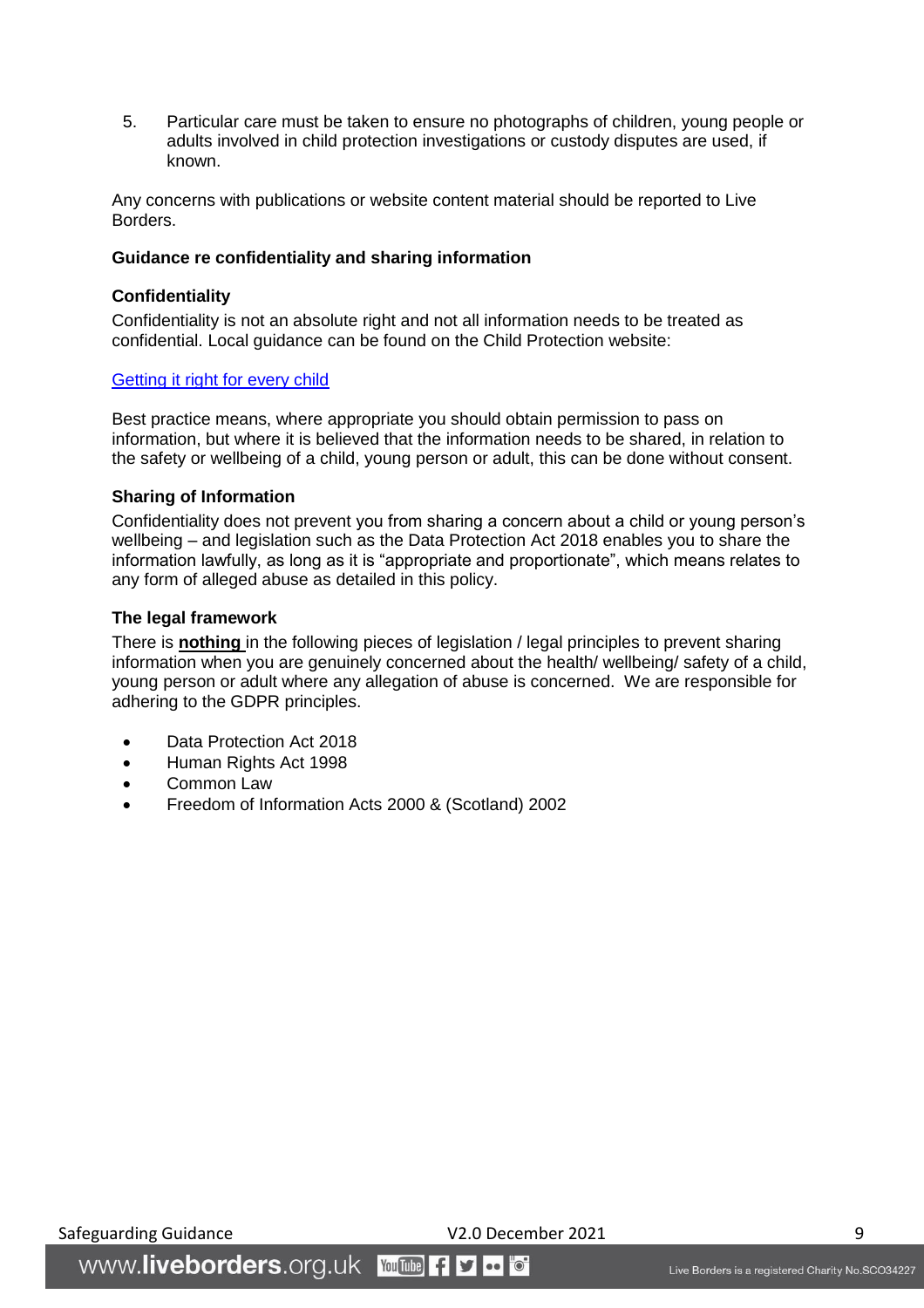# <span id="page-9-0"></span>**Appendix 1:**

Short guidance for the protection of children, young people and adults during activity/events, including 'lost' or 'found' children.

#### **Contents:**

**Overview** Appendix 1A – **Lost child**  Appendix 1B – **Found child**

#### **Overview Child and Adult Protection**

We encourage you to give full consideration as to how children, young people and adults will be protected and kept safe during your activity/event and to the safe management of a **'lost' child or 'found' child**.

The following short guidance is designed to help you consider how best to manage a 'lost' child or a 'found' child safely, however, it does not imply any responsibility on the part of Live Borders at your activity/activity/event for which you are responsible for organising.

In any activity/activity/event attended by children, there is the potential for them to become separated from their parents or responsible adults.

If the child is not reunited quickly, or any doubt exists, a log of the information should be made:

See Appendix 1A 'Lost' child See Appendix 1B 'Found' child

This should be signed by both adults and passed to the Police if required.

When a child is successfully reunited with the parent/ responsible adult, do not forget to tell all those originally involved in the search, including the Police if appropriate.

All staff/ volunteers and organisers should be informed where children are to be taken (e.g. Activity/event office, contact point or mobile Police office if on site), in the activity/event of them becoming separated from their parents or other responsible adult.

You may wish to note this in your programme or notices for members of the public – **Where to report a 'lost' child or take a 'found' child.**

Any **'found'** child looked after at the **contact point**, should be in the presence of **at least two adults, at all times**.

If your activity/event is organised, personally or under an umbrella organisation, it is advisable that **at least one of the adults responsible for receiving 'lost children' should be vetted through Disclosure Scotland.** This will include a check against the Disqualified from Working with Children list established under the 'Protection of Children (Scotland) Act 2003'.

Safeguarding Guidance **V2.0 December 2021** 10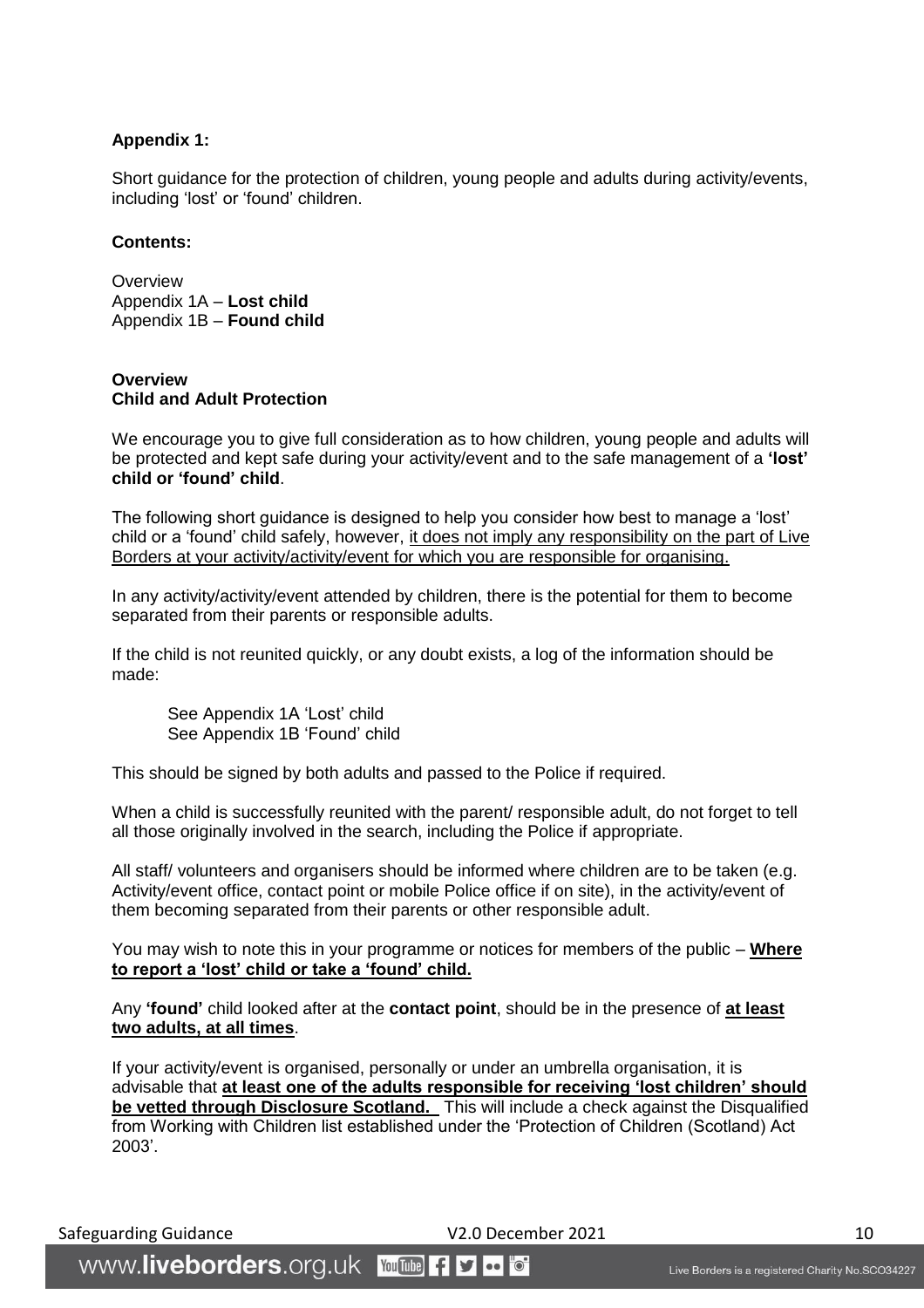Where this is not possible, a declaration should be received from the adult in charge of looking after any 'found' children to state:

> "I am not listed in the 'Disqualified from working with children' list established under the 'Protection of Children (Scotland) Act 2003' and have never been convicted of an offence against a child or young person".

# **In this circumstance, it is especially important that two adults are with the child at all times.**

#### **Lost child** (see Appendix 1A below)

Where parents are reporting a lost child, the Police **must** be notified if the child has not been found within a pre-determined time-frame suitable to the size of the venue **usually no longer than 15 minutes.**

#### Take details:

- 1. Name of person reporting (if the parent/responsible person does not have a working mobile phone for immediate contact they **must** remain at the contact point whilst others search for the child. This is to ensure that resources are not deployed when the child is found
- 2. Details of the missing child to include; name, age and what clothes they had on
- 3. Where and when the child was last seen
- 4. How long have they been missing. **If more than 15 minutes, contact the Police immediately.**

#### **Found child** (see Appendix 1B below)

- 1. Find out the child's name and age where possible.
- 2. Make a public announcement stating only that a child has been found, and where they can be collected.
- 3. **Do not** give the name or description of the child.
- 4. When an adult comes to collect the child, **make sure you are satisfied as to their identity.** You should ask for identification.
- 5. **You must ask for identification if you are in any doubt, or if the child's behaviour or demeanour gives you any cause for doubt.**

#### **Where doubt exists, the Police should be contacted immediately.**

The Police should be contacted if the parent/ responsible adult fails to appear within 15 minutes (or a similar predetermined time, relative to the size of the activity/event), after the first announcement has been made.

For more advice and information before an activity/event, please contact:

#### *CPC Training and Development.* **01835 825080**

WWW.liveborders.org.uk YouTube 19 0 6

# **During an activity/event**

<http://onlineborders.org.uk/community/cpc> for up to date contact numbers

Safeguarding Guidance 11 Contract COM CONSERVING V2.0 December 2021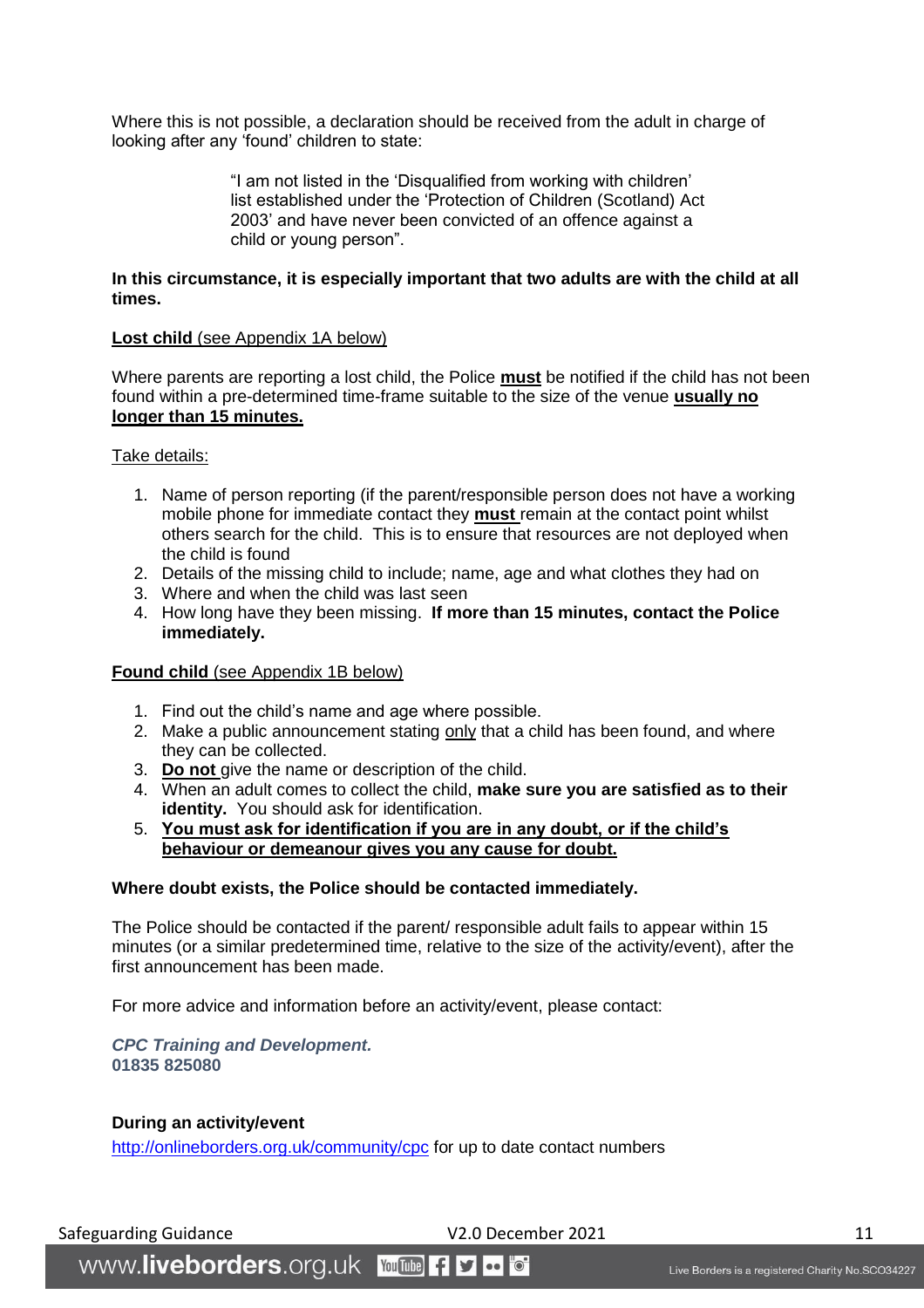**During an activity/event but outside normal office hours please contact:-**

**Children and Families Duty Team 01896 753 111 - for ALL new referrals.**

**Out of Office Hours (weekends and all Social Work call: 01896 752111)**

**or**

**Police** on either **101 or emergency 999.**

# **Appendix 1A**

# **Lost child reported – details you must log**

Important, suggested after 15 minutes Police are contacted

- 1. Time and area last seen
- 2. Name/ address/ details and working mobile phone number of person reporting lost child
- 3. Name and age of child lost/missing
- 4. What clothes the child was wearing when last seen
- 5. Any warning issues if any re: health and/or disability

If the person reporting a lost child to the contact point **does not have** a working mobile telephone, they should remain at the contact point until the child is found and re-united with them.

# **Appendix 1B**

# **Found child at activity/event – details you must log**

- 1. Time/ date
- 2. Where the child was found at the activity/event
- 3. Who found the child; their name and working mobile phone number
- 4. Name of child if able to be ascertained
- 5. What clothes the child is wearing

# **Statement to be released**

"A child has been found within the activity/event, and can be collected by their parents or responsible person at the contact point" (Details of the collection point to be given). **No other details are to be released.**

- 6. Time announcement was made
- 7. Time police were contacted if no parent/ responsible person appears within 15 minutes
- 8. Time collected by parent/ responsible person
- 9. Details of who collected them; name, address, ID (if seen) and working mobile number

Safeguarding Guidance 12 and 12 and 12 and 12 and 12 and 12 and 12 and 12 and 12 and 12 and 12 and 12 and 12 and 12 and 12 and 12 and 12 and 12 and 12 and 12 and 12 and 12 and 12 and 12 and 12 and 12 and 12 and 12 and 12 a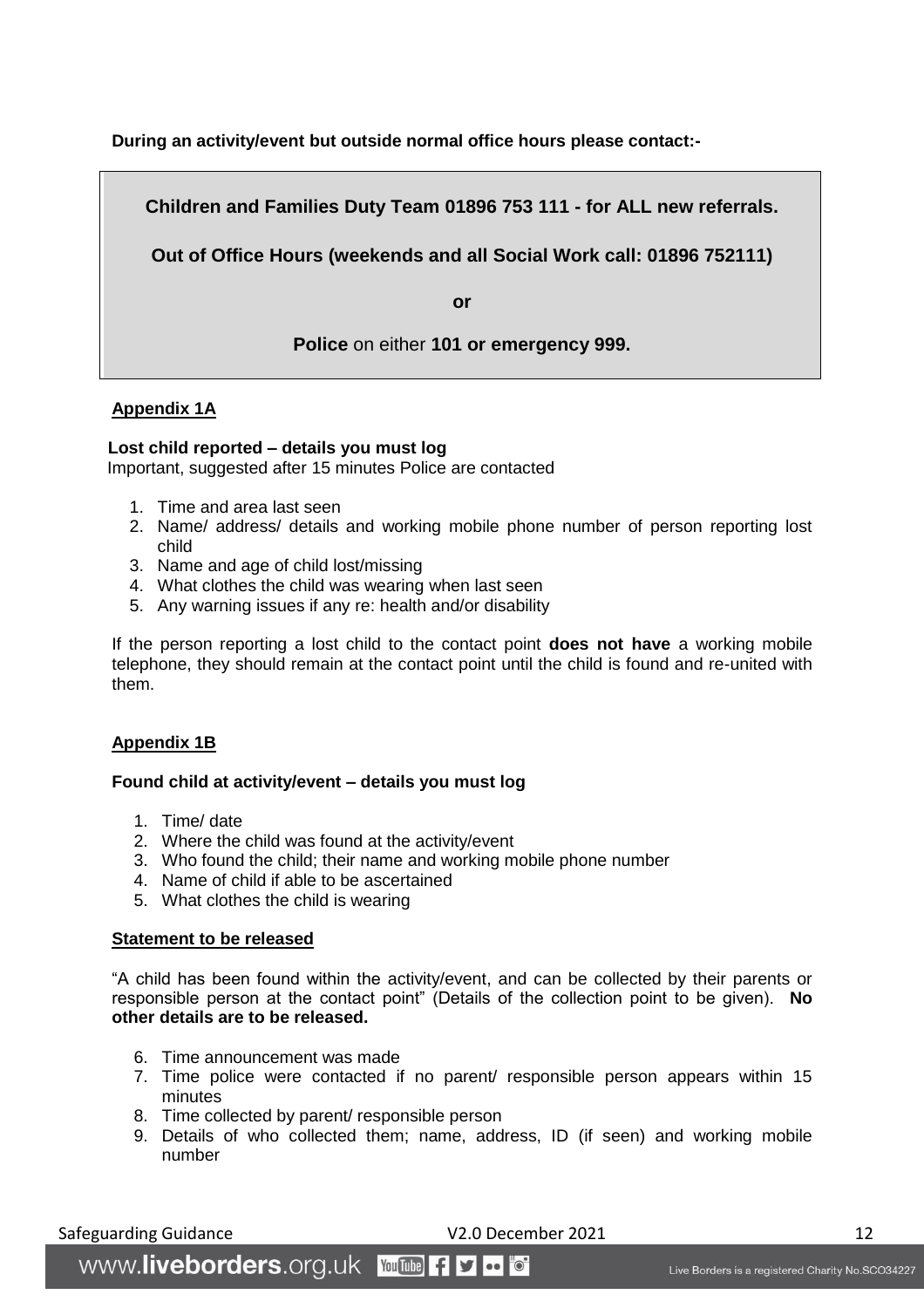**Note:** If there are any concerns as to why the child went missing, contact the Police immediately.

#### **Appendix 2:**

Useful contacts

# **CHILDREN**

Children and families duty team 01896 662787 Out of hours emergency duty team 01896 752 111 <http://onlineborders.org.uk/community/cpc>

#### **ADULTS**

Duty Social Work Hub 0300 100 1800 option 4 Out of hours emergency duty team 01896 752 111 <http://onlineborders.org.uk/community/cpc>

In all cases, children or adults, should you consider the matter is an emergency, always contact the Police 999.

If you are in doubt as to whether the young person is a child or an adult (16 to 18 years of age) discuss with your line manager, or the most appropriate social work department, or in case of emergency the Police.

#### <span id="page-12-0"></span>**Appendix 3:**

Useful legislation and guidance

- PVG (Scotland) Act 2007
- Children (Scotland) Act 1995
- Children's Hearing's (Scotland) Act 2011
- Children and Young People's (Scotland) Act 2014
- United Nations Convention on the Rights of the Child
- Adult Support and Protection (Scotland) Act 2007
- Adult Support and Protection Guidance ensuring rights and preventing harm 2013
- A Practitioners Guide to Information sharing
- National Guidance for Child Protection in Scotland 2014

#### Safeguarding Guidance **V2.0 December 2021** 13

WWW.liveborders.org.uk YouTube f D "o"  $\bullet \bullet$